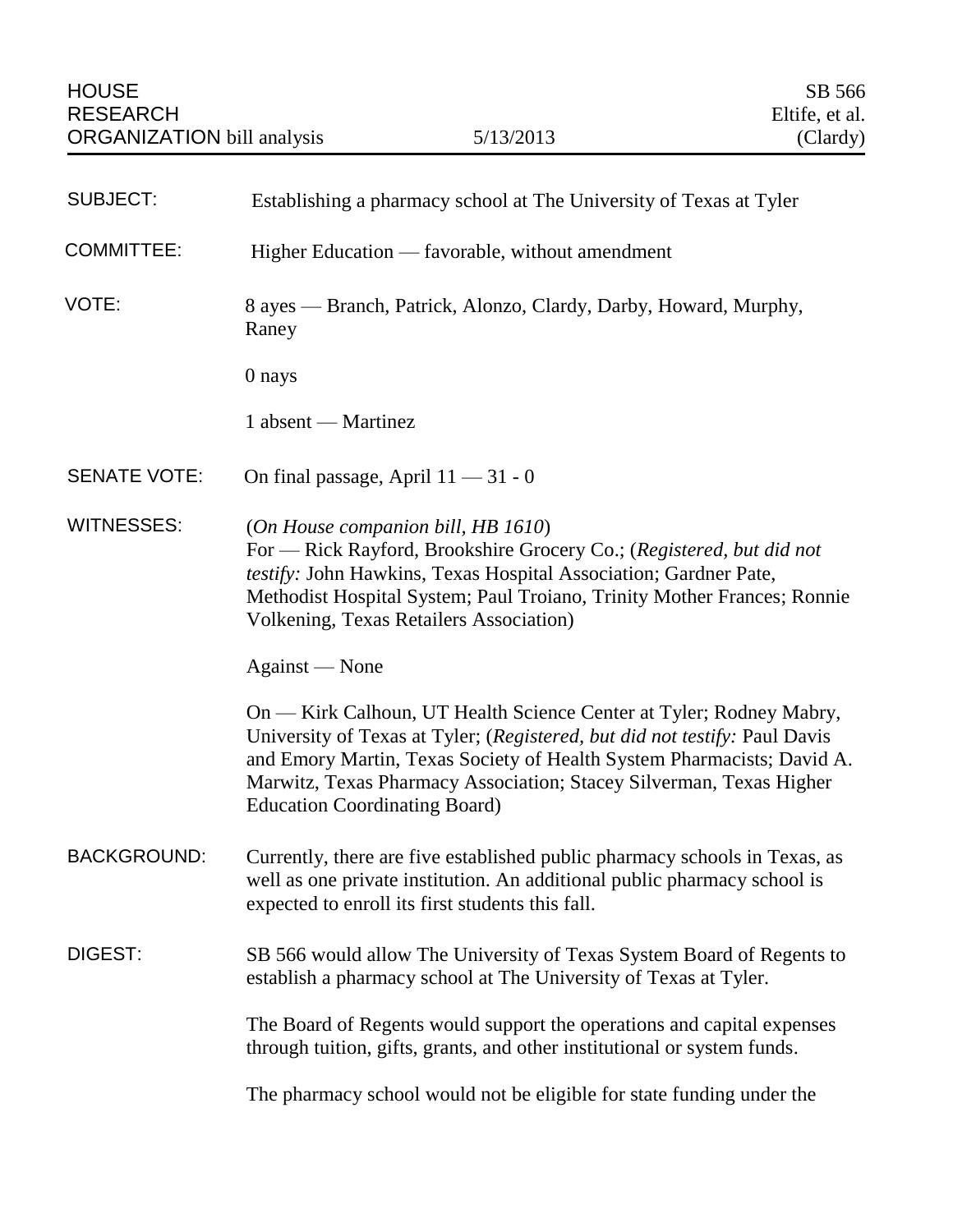## SB 566 House Research Organization page 2

formula funding system.

This bill would take immediate effect if finally passed by a two-thirds record vote of the membership of each house. Otherwise, it would take effect September 1, 2013.

**SUPPORTERS** SAY: SB 566 would create a self-supporting pharmacy school at UT Tyler in partnership with UT Health Science Center at Tyler. The school would be modeled after a pharmacy school created by East Tennessee State University in 2005. SB 566 specifically provides that the pharmacy school would not be eligible for state formula funding. Instead, the school would be supported by donations and tuition.

> The need for pharmacists in Texas far outweighs the number of seats available at Texas schools, which has resulted in many job vacancies being filled by graduates from other states and countries. This has led to a high turnover rate because many of those pharmacists want to return home after a few years.

Also, the lack of pharmacy slots means some Texas pharmacy students must attend school out of state to pursue pharmacy as a career. Texas pharmacy schools currently receive roughly 3,400 applications per year for a total of around 800 seats. As of this academic year, 571 Texas residents are attending pharmacy school out of state.

UT Tyler expects to enroll roughly 100 students per year with tuition below the average out-of-state tuition of states bordering Texas. Establishing a self-supporting pharmacy school at the University of Texas at Tyler would save students money and keep them in the state.

**OPPONENTS** SAY: Establishing a self-supporting pharmacy school within the University of Texas System would essentially be creating a private institution within a public institution. While the program would be modeled after a successful program in another state, it still would bring many unknowns. Given the tremendous need in the state for a variety of professional programs, this model could become the expectation when developing future programs, rather than expanding the state's public schools.

> While the intent would be to keep tuition below the cost of out-of-state tuition so that students remained in Texas to get their education, tuition costs likely would be higher than at schools supported by state formula